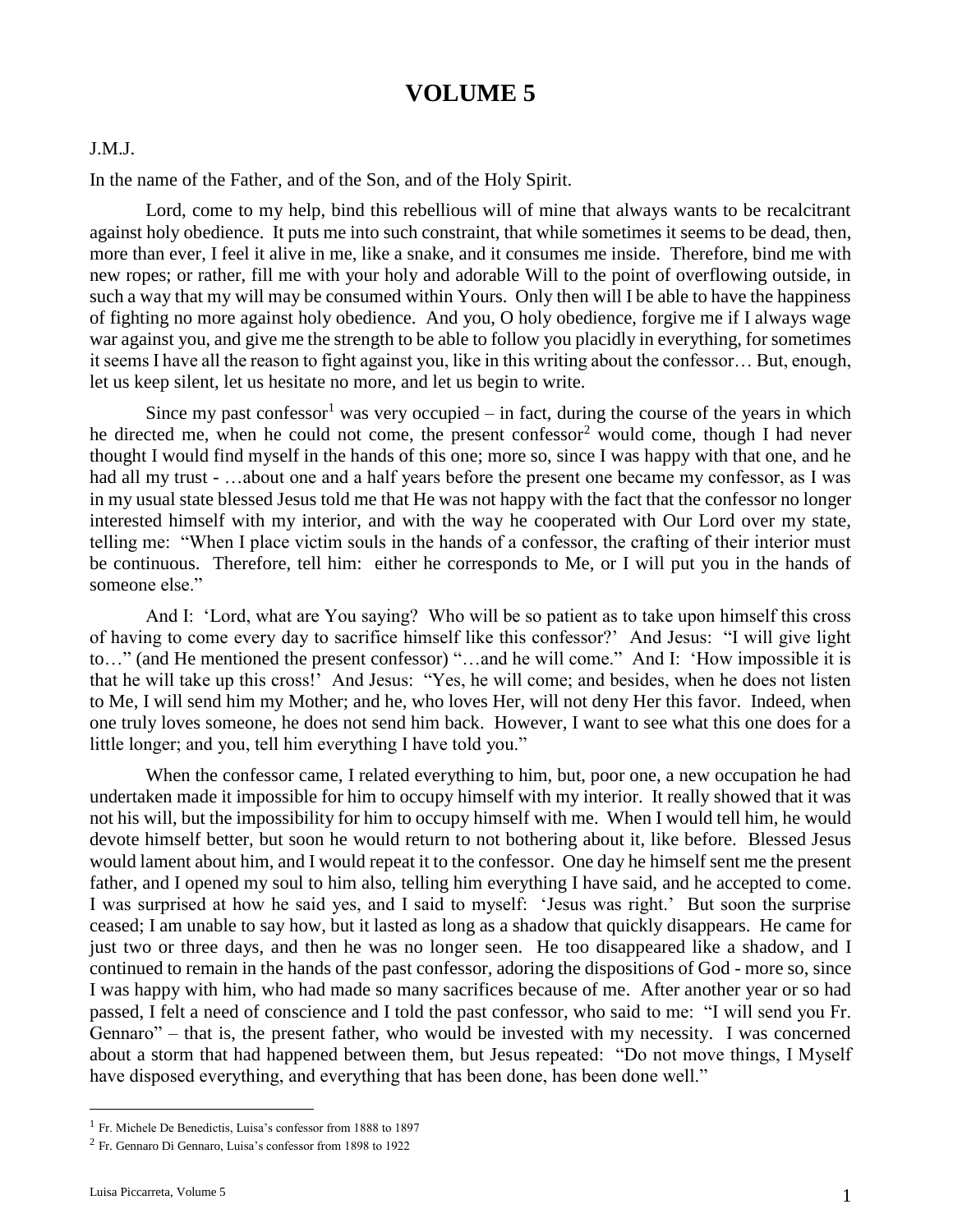### **March 19, 1903**

### *True love is that of one who, in suffering for God, wants to suffer more.*

This morning I saw the confessor all humbled, and also blessed Jesus and Saint Joseph, who said to him: "Get down to work, for the Lord is ready to give you the grace you want."

After this, on seeing my dear Jesus suffering as in the course of His Passion, I said to Him: 'Lord, did You not feel tiredness in suffering so many different pains?' And He: "No, on the contrary, one suffering would ignite my Heart more to suffer yet another one. These are the ways of the Divine Suffering; not only this, but in suffering and operating, It looks at nothing but the fruit It receives from it. In my wounds and in my blood I saw nations being saved and the good that creatures would receive; and my Heart, instead of feeling tiredness, felt joy and ardent desire to suffer more. So, this is the sign that what one suffers is participation in my pains: that there is suffering united with joy to suffer more; that in operating, one operates for Me; that one does not look at what he does, but at the glory he gives to God, and at the fruit he receives."

# **March 20, 1903**

### *Jesus and Saint Joseph console father in his difficulties.*

As I was outside of myself, I saw father all in difficulty with regard to the grace that he wants; and once again, blessed Jesus with Saint Joseph were saying to him: "If you get down to work, all your difficulties will disappear, and will fall off like fish scales."

### **March 23, 1903**

### *If a love is holy, it forms the life of sanctification; if it is perverted, the life of damnation.*

As I was in my usual state, after much struggling, for just a little I saw my adorable Jesus in my arms, and a light coming out of His forehead. Within this light these words were written: "Love is everything for God and for man; if love ceased, life would cease. However, there are two kinds of love: one, spiritual and divine, the other, corporal and disordered. There is a great difference between these two loves in intensity, multiplicity, diversity. One could say that there is almost the difference which exists between the thinking of the mind and the operating of the hands: in a very short time the mind can think of a hundred things, while the hands can only perform one work.

God is the Creator, and if He creates the creatures, it is love alone that makes Him create; if He keeps all of His attributes in continuous attitude toward creatures, it is love that pushes Him to this, and His very attributes receive life from love. The same for a disordered love, like the love of riches, of pleasures and of many other things: these are not the things that form the life of man, but if he feels love for these things, not only do they come to form his life, but he reaches the point of making of them his own idol. So, if a love is holy, it forms the life of sanctification; if it is perverted, it forms the life of damnation."

### **March 24, 1903**

#### *Though being nothing, one can be everything while being with Jesus.*

This morning, after I had gone through most bitter days, blessed Jesus came and spent time with me intimately, so much so, that I thought I would possess Him forever. But, all of a sudden, He disappeared like a flash. Who can say my pain? I felt I was going insane; more so, since I was almost sure that I was not going to lose Him any more. Now, while I was being consumed with pains, He came back like a flash, and with sonorous and serious voice He told me: "Who are you to expect to be always with Me?" And I, insane as I was, all daring, answered: 'I am everything while being with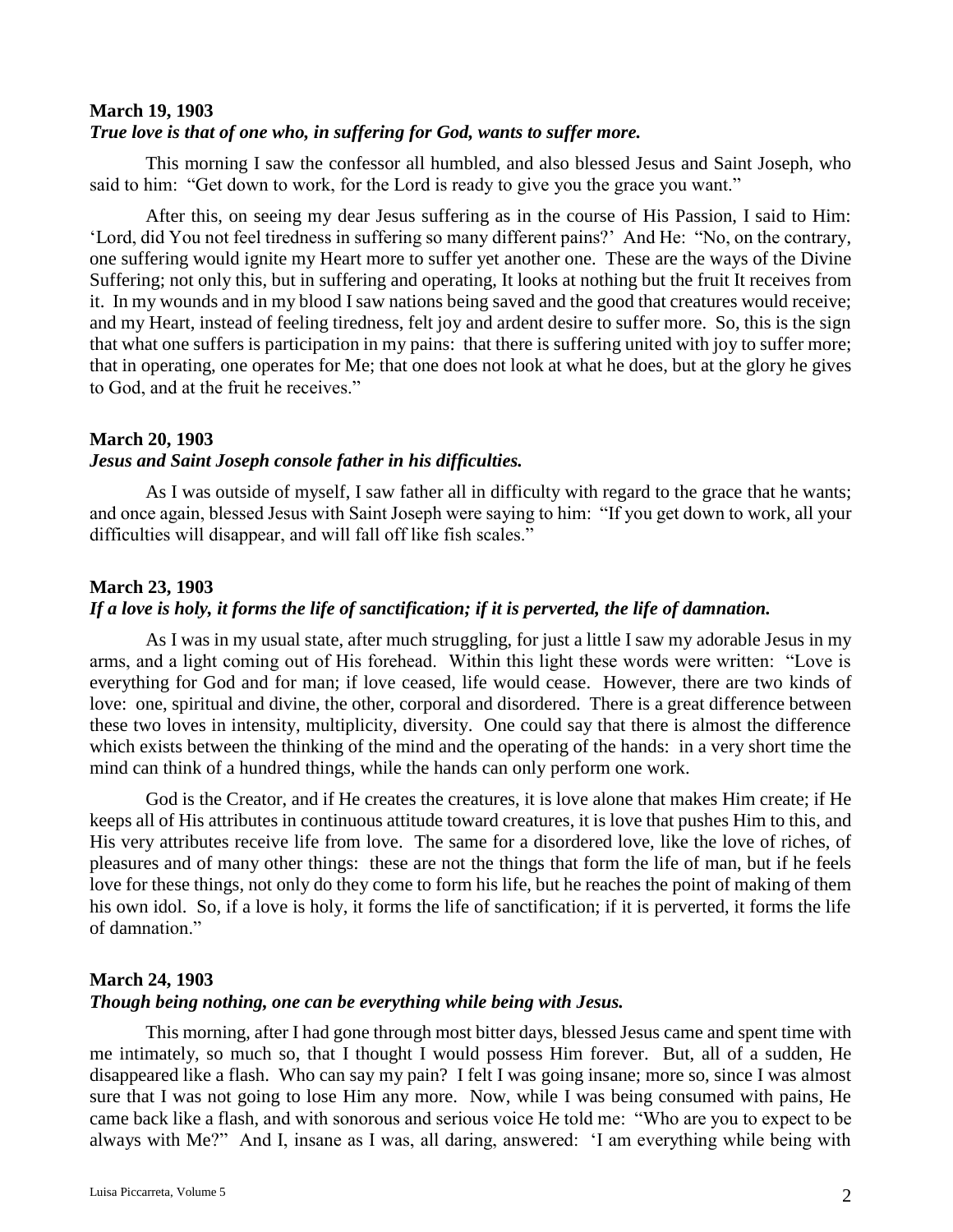You; I feel I am nothing but a will come out of the womb of my Creator, and as long as this will is united with You, it feels life, existence, peace, all of its good. Without You I feel it without life, I feel it being destroyed, I feel it dispersed, restless. I can say I experience all evils, and in order to have life, and so that I may not become dispersed, this will that came out from You looks for your womb, your center, and there it wants to remain forever.' Jesus seemed to be all moved, but then He repeated again: "But, who are you?"

And I: 'Lord, I am nothing but a drop of water, and as long as this drop of water remains in your sea, it seems to it that it is the whole sea. If it does not go out of the sea, it remains clean and clear, in such a way as to be able to stand the comparison with other waters. But if it goes out of the sea, it will become muddy, and because of its littleness, it will be dispersed.' All moved, He bent down toward me, and embracing me, told me: "My daughter, one who wants to remain always in my Will keeps my very Person within himself; and even if he can go out of my Will since I created him free in his will, my power operates a prodigy by administering to him, continuously, the participation in divine life. Because of this participation he receives, he feels such strength and attraction of union with my Divine Will, that even if he wanted to go out of It, he could not do it. This is the continuous virtue that comes out of Me toward one who always does my Will, about which I spoke to you the other day."

### **April 7, 1903** *Doubts of Luisa about her state of victim.*

After going through most bitter days because of the continuous privations of my adorable Jesus, this morning I felt I had reached the summit of affliction, and, tired and exhausted in my strengths, I was thinking that He really did not want me in this state any more, and I almost decided to go out of it. While I was doing this, my lovable Jesus moved in my interior and made Himself heard praying for me. I could only understand that He was imploring the power, the strength and the providence of the Father for me, adding: "Don't You see, O Father, how she has greater need for help, as she wants to render herself a sinner by going out of Our Will, after so many graces?" Who can say how I felt my heart split on hearing these words of Jesus! Then He came out from within my interior, and after I made sure that it was blessed Jesus, I said: 'Lord, is it your Will that I continue to remain in this state of victim? Because, not feeling myself in the same position as before, I see myself as if the coming of the priest were no longer necessary, for if nothing else, I would spare the confessor the sacrifice.' And He: "For now, it is not my Will that you go out of it; as for the sacrifice of the priest, I will render back to him the charity he does, increased a hundredfold."

Then, all afflicted, He added: "My daughter, the socialists have plotted among themselves to strike the Church. This they have done publicly in France, and in Italy in a more hidden way; and my Justice is looking for voids so as to lay hand to chastisements."

# **April 10, 1903**

# *Since men do not surrender, Jesus will play the trumpet of new and grave scourges.*

As I was outside of myself, I saw our Lord with a rod in His hand with which He touched the people. As they were touched, they scattered and rebelled, and the Lord said to them: "I have touched you to reunite you around Me, but instead of reuniting, you rebel and scatter away from Me, therefore it is necessary that I blow the trumpet." And while saying this, He began to blow the trumpet. I comprehended that the Lord will send some chastisement, and men, instead of humbling themselves, will take the occasion to offend Him and to move away from Him; and in seeing this, the Lord will make the trumpet of more grave scourges resound.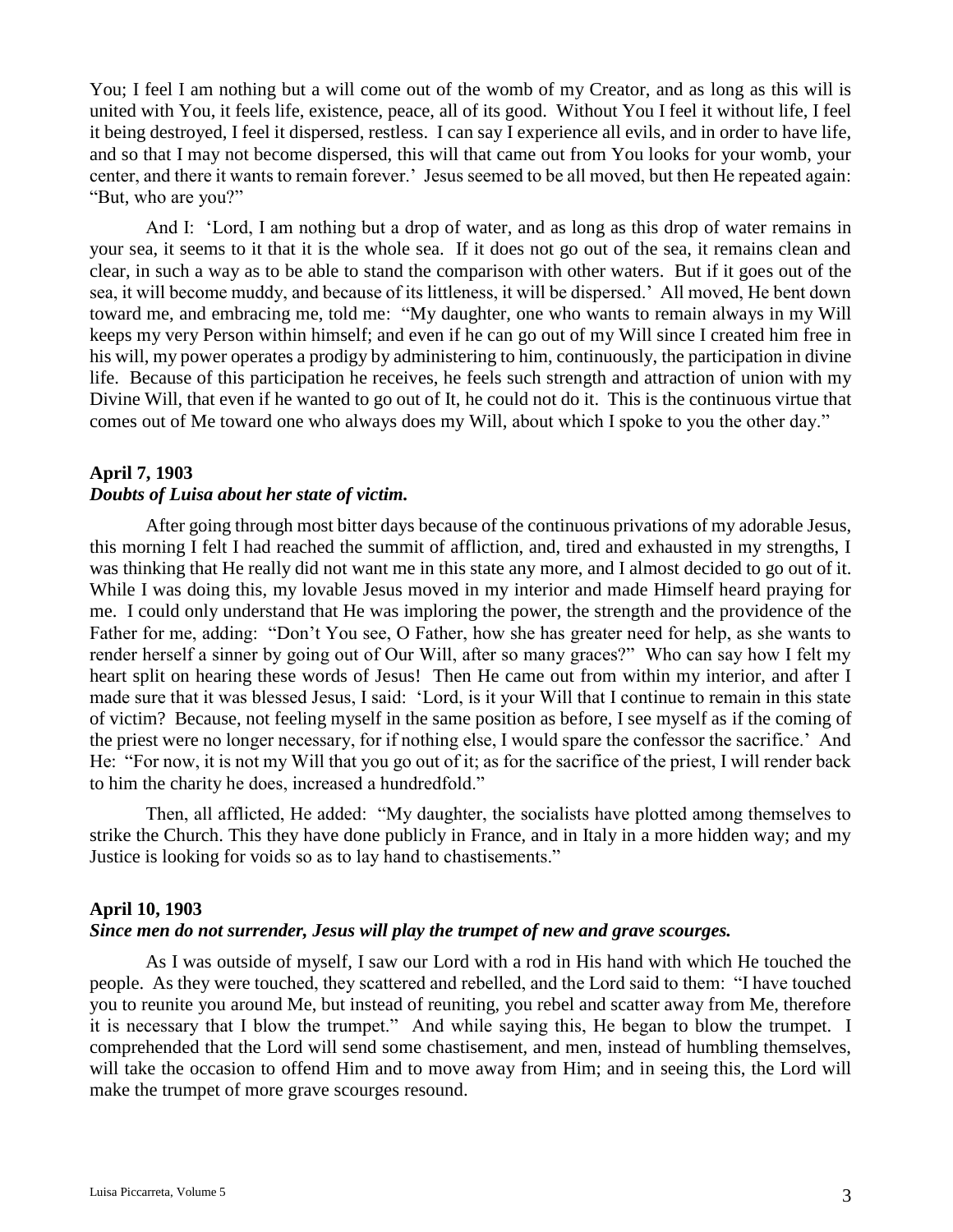#### **April 21, 1903**

### *Jesus suspends Luisa from her usual state so as to be able to chastise.*

I went through most bitter days of privations and of tears, with the addition of seeing myself about to be suspended by the Lord from the state of victim – as indeed happened. In fact, as much as I tried, I could not manage to lose consciousness; but rather, I was surprised by so many pains in my bowels as to become restless, unable to make head or tail of anything. I only had a dream at night, in which I seemed to see an Angel who brought me inside a garden in which all plants were blackened; but I did not pay attention to this, I could only think of how Jesus had driven me away from Himself. Then, later on, the confessor came, and finding me inside myself He told me that the vineyards had frozen. I remained so very afflicted, thinking of the poor people, and with the fear that He would not allow me to fall into my usual state so as to be able to chastise freely. However, this morning blessed Jesus came, making me fall into my usual state, and as soon as I saw Him, I said to Him: 'Ah, Lord, what about yesterday – what did You do? You made your bravado, and besides, without even telling me anything, for at least I would have prayed You to hold back the chastisement in part.' And He: "My daughter, it was necessary for Me to suspend you, otherwise you would have prevented Me, and I would not have been free. Besides, how many times have I not done what you wanted? Ah, my daughter, it is necessary that scourges pour upon the world, otherwise, in order to spare the bodies, souls will be lost."

Having said this, He disappeared, and I found myself outside of myself without my sweet Jesus. So I went around looking for Him, and in the meantime I saw a Sun in the vault of the heavens, which was different from the sun we see, and, behind it, a multitude of Saints who, in seeing the state of the world, its corruption, and how they make fun of God, all in one voice, cried out: "Revenge of your honor, of your glory! Make use of Justice, for man no longer wants to recognize the rights of his Creator!" But they were speaking in Latin; only, I could comprehend that this was the meaning. On hearing this, I trembled, I felt my blood run cold, and I implored pity and mercy.

### **May 8, 1903**

# *When man disposes himself to good, he receives good; and if he disposes himself to evil, he receives evil.*

I continue in my most bitter state of privation; at the most, He makes Himself seen taciturn and for short instants. This morning, since the confessor committed himself to making Him come, as I lost consciousness He made Himself seen for a little, and almost by force; and turning to the confessor, with a serious and afflicted aspect, He said to Him: "What do you want?" Father seemed to be confused and was unable to say anything, so I said: 'Lord, maybe it is that thing about Mass that he wants.' And the Lord said to him: "Dispose yourself and you will have it. Besides, you have the victim; the closer you remain to her with your thought and with your intention, the stronger and freer you will feel to be able to do what you want.' Then I said: 'Lord, how is it that You are not coming?' And He added: "Do you want to hear something? Hear then." And at that moment many cries of voices could be heard, from all over the world, saying: "Death to the Pope… destruction of religion… churches torn down… destruction of every dominion… No one must exist above us!" And many other satanic voices, which it seems useless to me to repeat. Then our Lord added: "My daughter, when man disposes himself to good, he receives good; and if he disposes himself to evil, he receives evil. All these voices you hear reach my throne - and not once, but repeated times; and when my Justice sees that man not only wants evil, but he asks for it with repeated petitions, with justice It is forced to concede it, so to make them know the evil they wanted. In fact, one can truly know evil only when he finds himself in it. This is the reason why my Justice keeps looking for voids in order to punish man. However, the time of your suspension has not yet come; at the most, a few days for now, so that Justice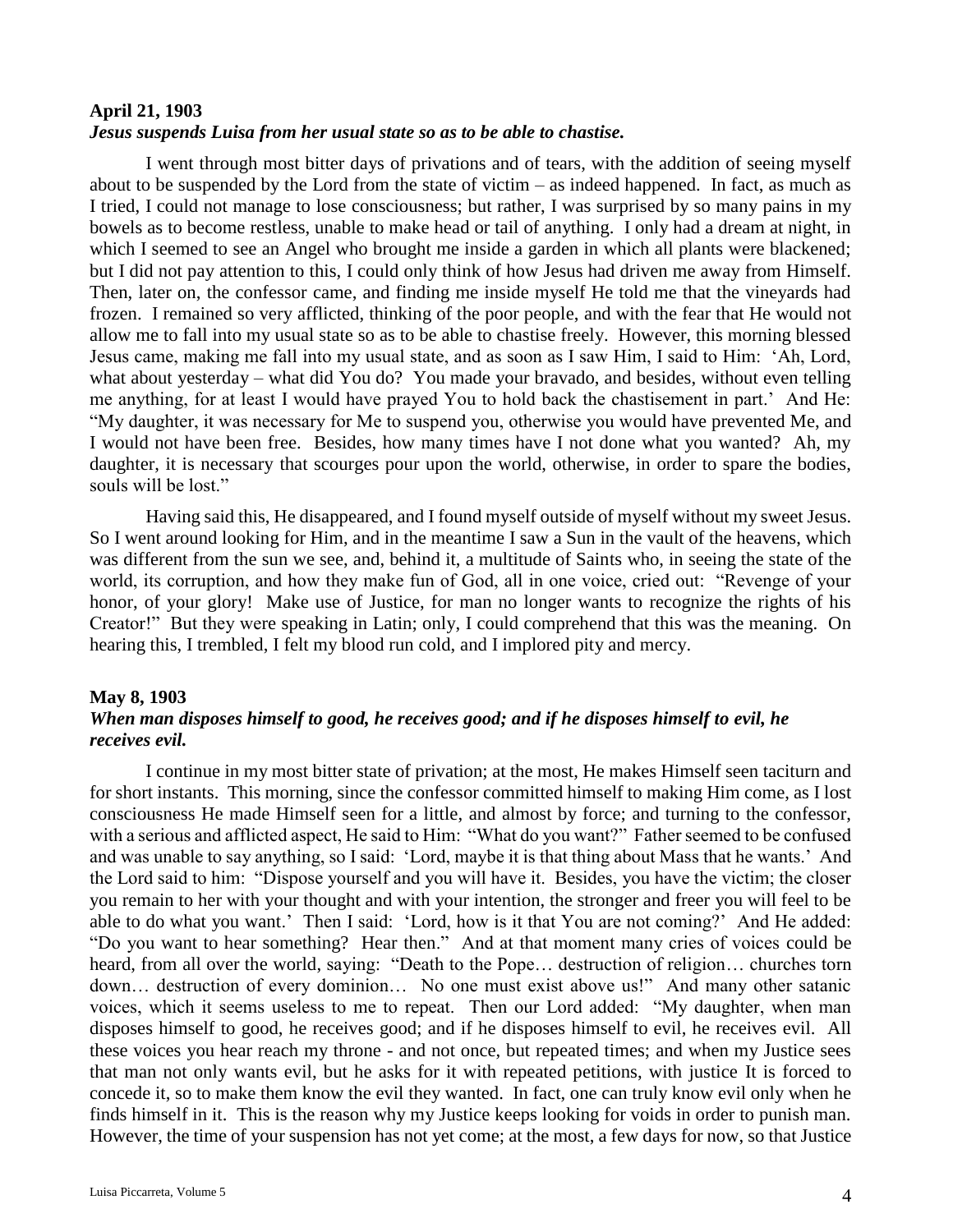may press Its hand down on man a little bit, for It can no longer bear the weight of such enormities; and at the same time, so as to make man's forehead, raised too high, lower down.

#### **May 11, 1903**

#### *Peace puts passions in their place. The upright intention sanctifies everything.*

As I was in my usual state, I saw my adorable Jesus for just a little, who said to me: "Peace puts all passions in their place, but what triumphs over everything, establishes all the good in the soul and sanctifies everything, is to do everything for God - that is, to operate with the upright intention of pleasing God alone. An upright operating is what directs, dominates and rectifies the virtues themselves, and even obedience. In sum, it is like a conductor who directs the spiritual music of the soul." Having said this, He disappeared like a flash.

#### **May 20, 1903**

#### *Luisa offers her life for the Church and for the triumph of the truth.*

As I was in my usual state, I found myself outside of myself with blessed Jesus in my arms, in the midst of many people who, with irons, swords and knives, were trying, some to beat, some to wound, some to cut off the members of Our Lord. But as much as they did and tried, they could cause no harm. On the contrary, their very irons, as sharp and cutting as they were, lost all their activity, and became inoperative. Jesus and I were highly afflicted at seeing the brutality of those inhuman hearts which, though they saw that they could do nothing, would yet repeat the blows in order to succeed in their intent; and if they caused no harm, it was because they were unable to. They became angry because their weapons had become useless and they were unable to carry out their resolute will to do harm to Our Lord; and they said to themselves: "Why are we unable to do anything? What is the cause? It seems that other times we were able to do something, but as long as He remains in the arms of this one here, we can do nothing. Let us try and see whether we can do harm to her, and get her out of the way." While they were saying this, Jesus withdrew to my side and gave them freedom to do what they wanted. But before they laid hands on me, I said: "Lord, I offer my life for the Church and for the triumph of the truth – accept, I pray You, my sacrifice.' Then they took a sword and cut my head off. Blessed Jesus accepted my sacrifice, but while they were doing this, in the act of making the sacrifice, to my highest sorrow I found myself inside myself. I thought I had reached the place of my desires, but I remained disappointed.

### **June 6, 1903**

#### *Jesus teaches her how she must behave in the state of abandonment and of sufferings.*

After going through bitter days of privations and of sufferings, this morning I found myself outside of myself with Baby Jesus in my arms. As soon as I saw Him, I said: 'Ah, dear Jesus, how could You leave me alone? At least teach me how I must behave in this state of abandonment and of sufferings.' And He: "My daughter, offer everything you suffer in your arms, in your legs and in your heart together with the sufferings of my members by reciting five Glory be's; and offer it to Divine Justice to satisfy for the works, the steps and the bad desires of the hearts which creatures commit continuously. Unite, then, the sufferings caused by the thorns and those of the shoulders, with the recitation of three Glory be's, and offer it for the satisfaction of the three powers of man, which are so disfigured that I can no longer recognize my image in them; and try to keep your will always united to Me and in continuous attitude of loving Me. Let your memory be the bell that rings within you constantly, and reminds you of what I have done and suffered for you, and of how many graces I have given to your soul, so as to thank Me and be grateful to Me, since gratitude is the key that opens the divine treasures. Let your intellect think of nothing, and occupy itself with nothing but God. If you do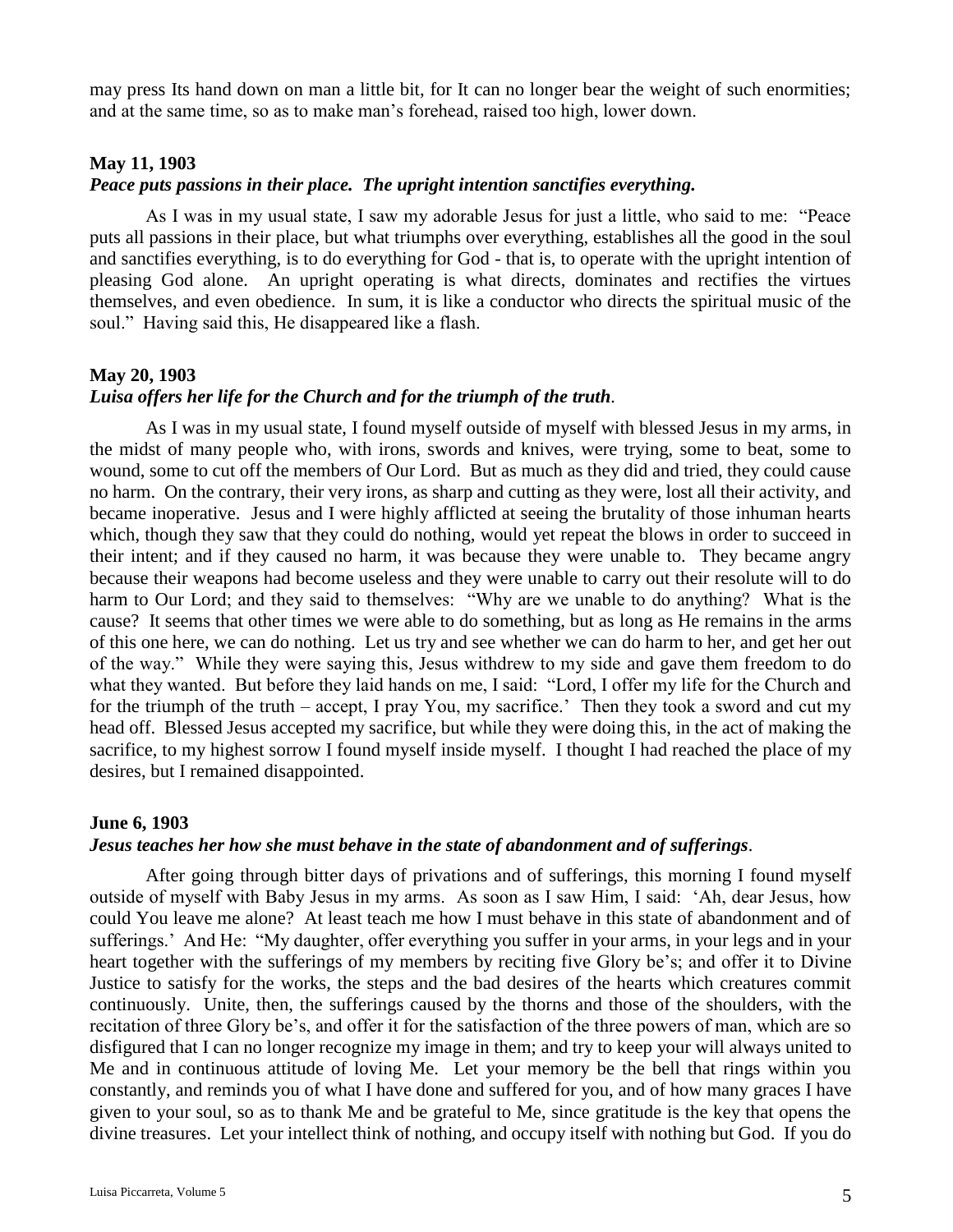this, I will find again my image in you, and I will take the satisfaction which I cannot receive from the other creatures. And you must do this continuously, because if the offense is continuous, continuous must be the satisfaction."

Then I added: 'Ah, Lord, how bad I have made myself – I have become even gluttonous.' And He: "My daughter, do not fear, when a soul does everything for Me, everything she takes, even refreshments themselves, I receive as if she were refreshing my suffering body; and those who give them to her I consider as if they were giving them to Me; so much so, that if they did not give them, I would feel pain. But in order for you to remove any doubt, every time they give you some refreshment and you feel the necessity to take it, you will not only do it for me, but will add: 'Lord, I intend to refresh your suffering body within mine.' While saying this, little by little He withdrew into my interior, and I could no longer see Him and talk to Him. I felt such pain, that because of the sorrow I would have torn myself to pieces to be able to find Him again. So I began to tear the part of my interior in which He had enclosed Himself; and so I found Him, and with highest sorrow I said: 'Ah, Lord, how can You leave me? Are You perhaps not my life, such that without You, not only the soul, but also the body is completely shattered and cannot bear the intensity of the pain of your privation? So much so, that it seems to me that I am going to die right here and now; my only and sole comfort – death.' But as I was saying this, Jesus blessed me and withdrew into my interior again. He disappeared, and I found myself inside myself.

#### **June 15, 1903**

# *How the creature can preserve the Creative, Redemptive and Sanctifying Works of God within herself.*

As I was in my usual state, I don't know how, I saw my adorable Jesus inside my eye. I was surprised, and He told me: "My daughter, one who makes use of her senses to offend Me deforms my image within herself; therefore sin gives death to the soul, not because she really dies, but because it gives death to everything which is Divine. If then she uses her senses to glorify Me, I can say: "You are my eye, my hearing, my mouth, my hands and my feet." By this, she preserves my Creative Work within herself; and if to her glorifying Me she adds suffering, satisfying and repairing for others, she preserves within herself my Redemptive Work. And as she perfects these Works of Mine within herself, my Sanctifying Work rises again, sanctifying everything and preserving it within her soul. In fact, in everything I have done in the Creative, Redemptive and Sanctifying Works, I have transfused in the soul a participation in my very operating; however, everything is in whether the soul corresponds to my work.

#### **June 16, 1903**

# *What renders the soul more dear, more beautiful, more lovable and more intimate with God is her perseverance in operating to please Him alone.*

Continuing in my usual state, I found myself outside of myself, and I saw Baby Jesus with a cup full of bitterness and a stick in His hand; and He said to me: "See my daughter, what a cup of bitterness the world continuously gives Me to drink." And I: 'Lord, share it with me so You won't suffer alone.' So He gave me to drink a little bit of that bitterness; and then, with the stick He had in His hand, He began to pierce the place of my heart through, to the point of making a hole from which a rivulet of that bitterness which I had drunk came out. However, it was changed into sweet milk, and went into the mouth of the Baby, who was all sweetened and refreshed. Then He told me: "My daughter, when I give to the soul bitterness, tribulations, if the soul conforms to my Will, is grateful to Me, thanks Me for it and offers it to Me as a gift, for her it is bitterness, it is suffering, but for Me it changes into sweetness and refreshment. But what cheers Me the most and gives Me the most pleasure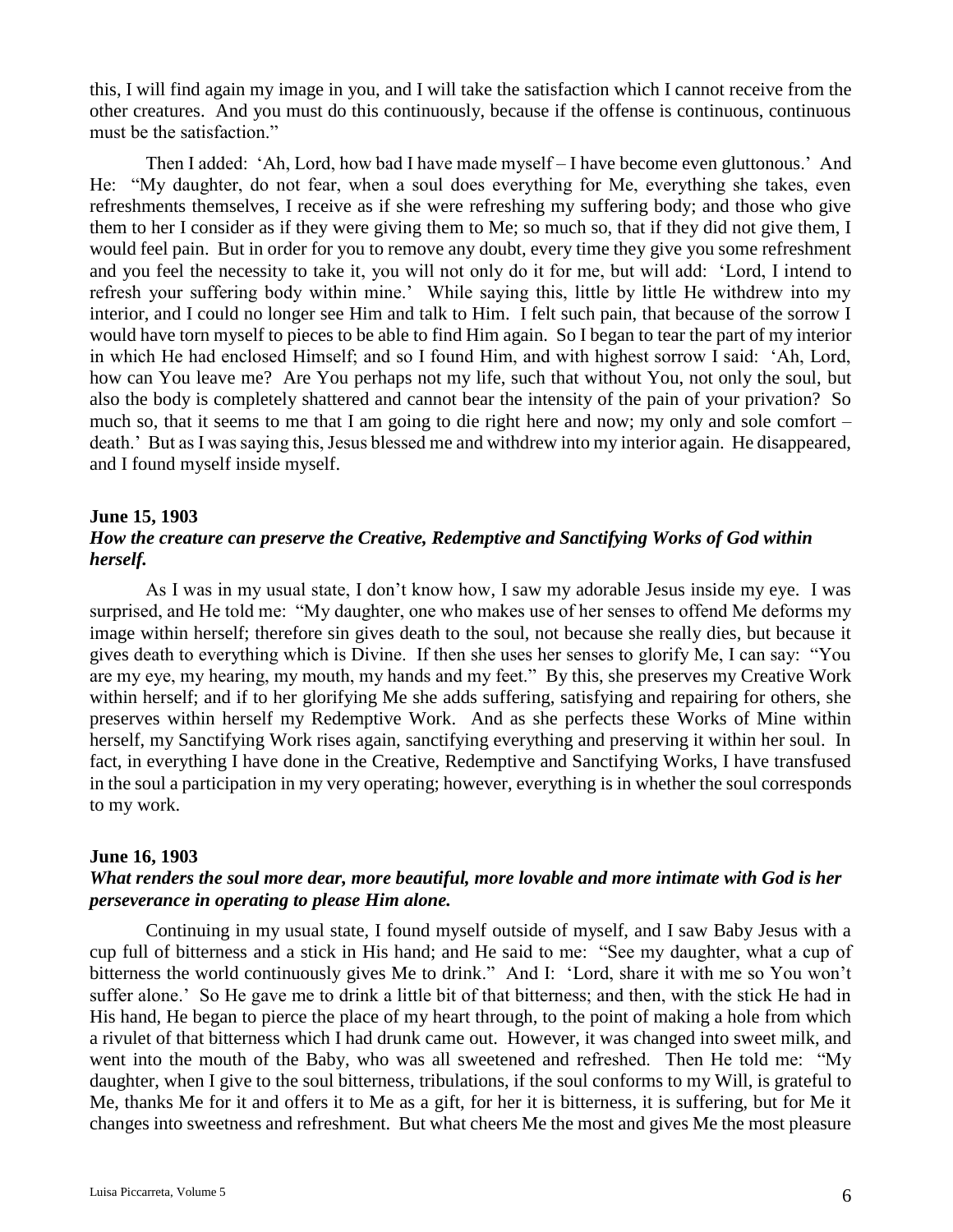is to see that the soul, whether she operates or suffers, is all intent on pleasing Me alone, with no other end or purpose of recompense. However, what renders the soul more dear, more beautiful, more lovable, more intimate with the Divine Being, is her perseverance in this way of conducting herself, which renders her immutable with the immutable God. In fact, if today she does something and tomorrow she doesn't; if one time she has one end and another time another; if today she tries to please God and tomorrow creatures, she is the image of one who today is queen and tomorrow a most miserable servant; today she nourishes herself with delicious foods, tomorrow with filth."

After a little while He disappeared, but a little later He came back, adding: "The sun is there for the benefit of all, but not everyone enjoys its beneficial effects. In the same way, the Divine Sun gives Its light to all, but who enjoys Its beneficial effects? One who keeps his eyes open to the light of truth. All others, even if they are exposed to the Sun, remain in the dark. However, it is one who is all intent on pleasing Me that truly enjoys and receives all the fullness of this Sun."

### **June 30, 1903**

# *The Most Holy Virgin teaches the soul how to keep her interior gaze fixed on Jesus. The beauty of the interior soul.*

As I was outside of myself, I saw the Queen Mother, and prostrating myself at Her feet, I said to Her: 'My most sweet Mother, in what terrible constraints I find myself – deprived of my only good and of my very life. I feel I am touching the extremes.'

While saying this, I was crying, and the Most Holy Virgin, opening Herself at the place of Her Heart, as if She were opening a tabernacle, took the Baby from within it and gave Him to me, telling me: "My daughter, do not cry – here is your good, your life, your all. Take Him and keep Him always with you; and as you keep Him with you, keep your interior gaze fixed on Him. Do not be embarrassed if He does not tell you anything, or if you are unable to say anything. Just look at Him in your interior, and by looking at Him you will comprehend everything, you will do everything, and you will satisfy for all. This is the beauty of the interior soul: without voice, without education, since there is no external thing that attracts her or upsets her, but all of her attraction, all of her goods are enclosed in her interior, by simply looking at Jesus she easily comprehends everything and does everything. In this way, you will walk up to the top of Calvary; and once we reach it, you will no longer see Him as a Baby, but Crucified, and you will remain crucified together with Him."

So it seemed that, with the Baby in my arms and together with the Most Holy Virgin, we walked the way of Calvary. While walking, at times I would find someone who wanted to take Jesus away from me, and I would call the Queen Mother to my help, saying to Her: 'My Mama, help me, for they want to snatch Jesus away from me.' And She would answer me: "Do not fear, your care must be in keeping your interior gaze fixed on Him. This has so much power, that all other powers, human and diabolical, remain debilitated and defeated." Now, while we were walking, we found a temple in which Holy Mass was being celebrated. At the time of Holy Communion I flew to the altar with the Baby in my arms in order to receive Communion; but what was not my surprise when, as soon as Jesus Christ entered into me, He disappeared from my arms. Then, after a little while, I found myself inside myself.

### **July 3, 1903**

# *If the soul gives herself completely to Jesus in life, Jesus gives Himself to her at her death and exempts her from Purgatory.*

This morning, as I was highly afflicted because of the loss of my adorable Jesus, all of a sudden He made Himself seen in my interior, filling my person completely – that is, my head, my arms, and all the rest. As I was seeing this, almost wanting to explain to me the meaning of the way He was making Himself seen, He told me: "My daughter, why do you afflict yourself if I am the master of the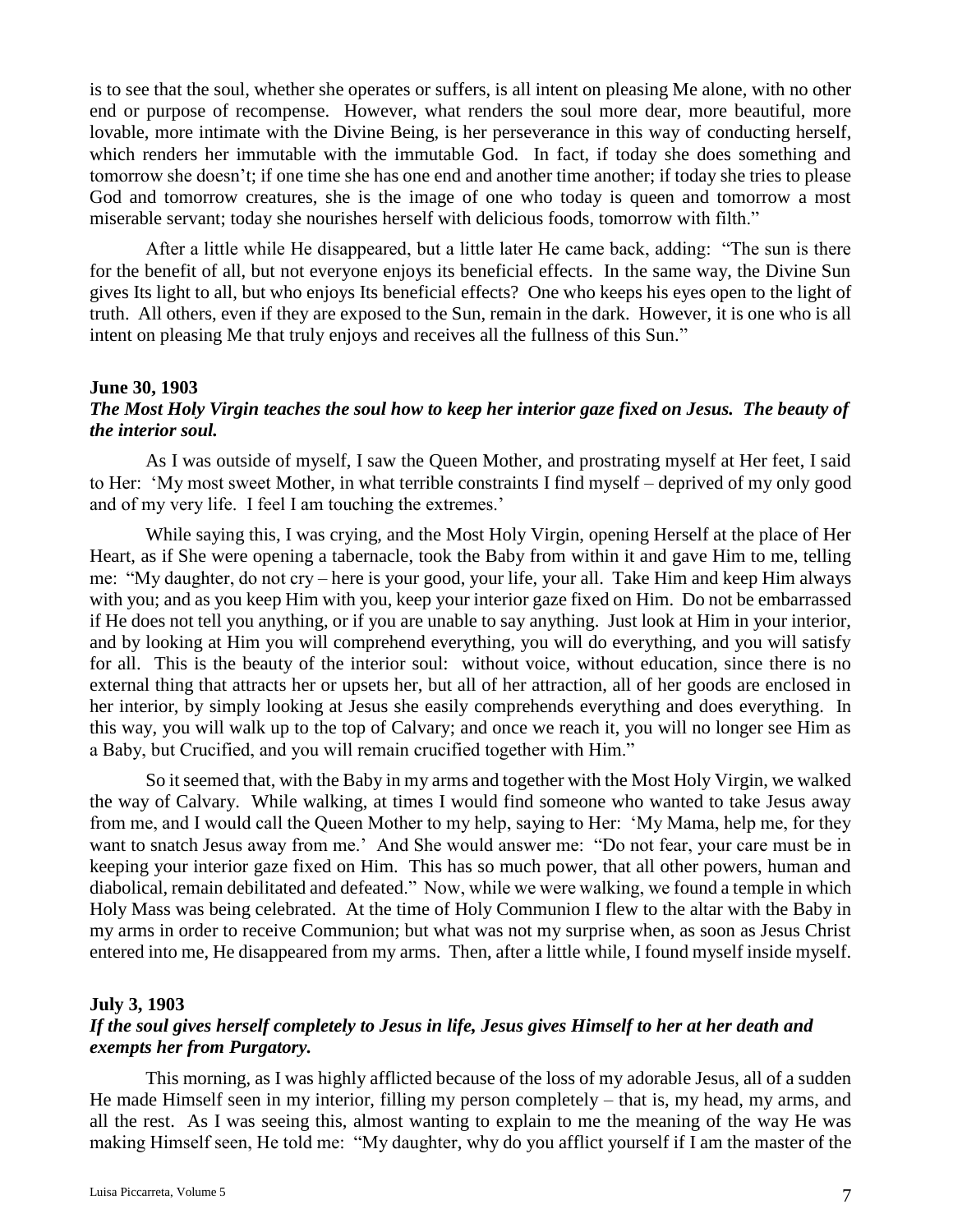whole of you? And when a soul comes to rendering Me the master of her mind, of her arms, of her heart and of her feet, sin cannot reign; and if something involuntary enters into her, since I am the master and the soul is under the influence of my lordship, she is in continuous attitude of purgation, and that something immediately goes out of her. Furthermore, since I am Holy, it is difficult for her to retain within herself anything which is not holy. Even more, since she has given all of herself to Me in life, it is justice that I give all of Myself to her at her death, admitting her to the beatific vision without delay. So, if one gives herself completely to Me, the flames of Purgatory have nothing to do with her."

#### **August 3, 1903**

# *The more the soul strips herself of natural things, the more of the supernatural and divine things she acquires.*

As I was in my usual state, my adorable Jesus came for just a little, making me hear His most sweet voice saying: "The more the soul strips herself of natural things, the more of the supernatural and divine things she acquires. The more she strips herself of the love of self, the more of the love of God she acquires; the less she tires herself in knowing human sciences, in enjoying the pleasures of life, the more knowledge she acquires of the things of Heaven, of virtue, and the more she will enjoy them, as the bitter ones will convert into sweet. In sum, these are all things that proceed at the same pace, in such a way that, if one feels nothing of the supernatural, if the love of God is extinguished in the soul, if one knows nothing about virtues and the things of Heaven, and finds no pleasure in them, then he knows reason very well."

#### **October 2, 1903**

# *One who is united with Jesus grows in His very life, gives development to the graft He made in Redemption, and adds more branches to the Tree of His Humanity. The interior and the exterior souls.*

As I was in my usual state, all embittered and afflicted, and almost dazed because of the privation of my adorable Jesus, not knowing myself where I was, whether in hell or on earth, I just barely saw Him like a flash that escapes, saying: 'One who is on the path of virtues is in my very life, and one who is on the path of vice is in contradiction with Me." And He disappeared.

A little later, in another flash, He added: "My Incarnation grafted humanity to the Divinity, and if one tries to remain united with Me with his will, with his works and with his heart, trying to carry out his life according to the standard of Mine, it can be said that he grows in my very life and gives development to the graft made by Me, adding more branches to the Tree of my Humanity. If, on the other hand, he does not unite with Me, in addition to not growing in Me, he gives no development to the graft; but rather, since one who is not with Me cannot have life, hence, with perdition the graft is undone." And He disappeared again.

After this, I found myself outside of myself, inside a garden in which there were several rose bushes, some nicely bloomed, in the right proportion, almost half-closed, and others with petals falling off, to the point that a slight movement was enough to prune them, leaving just the stem of the rose, naked. A young man – I don't know who he was – said to me: "The first roses are the interior souls, who operate in their interior. These souls are symbolized by the rose petals which are turned inwards, adding a distinction of beauty, of freshness and of solidity, with no fear that some petals may fall to the ground. The external petals symbolize the blooming that the interior soul does outwards; receiving life from within her, her works are fragrant with holy charity and, almost like lights, they strike the eyes of God and of her neighbor.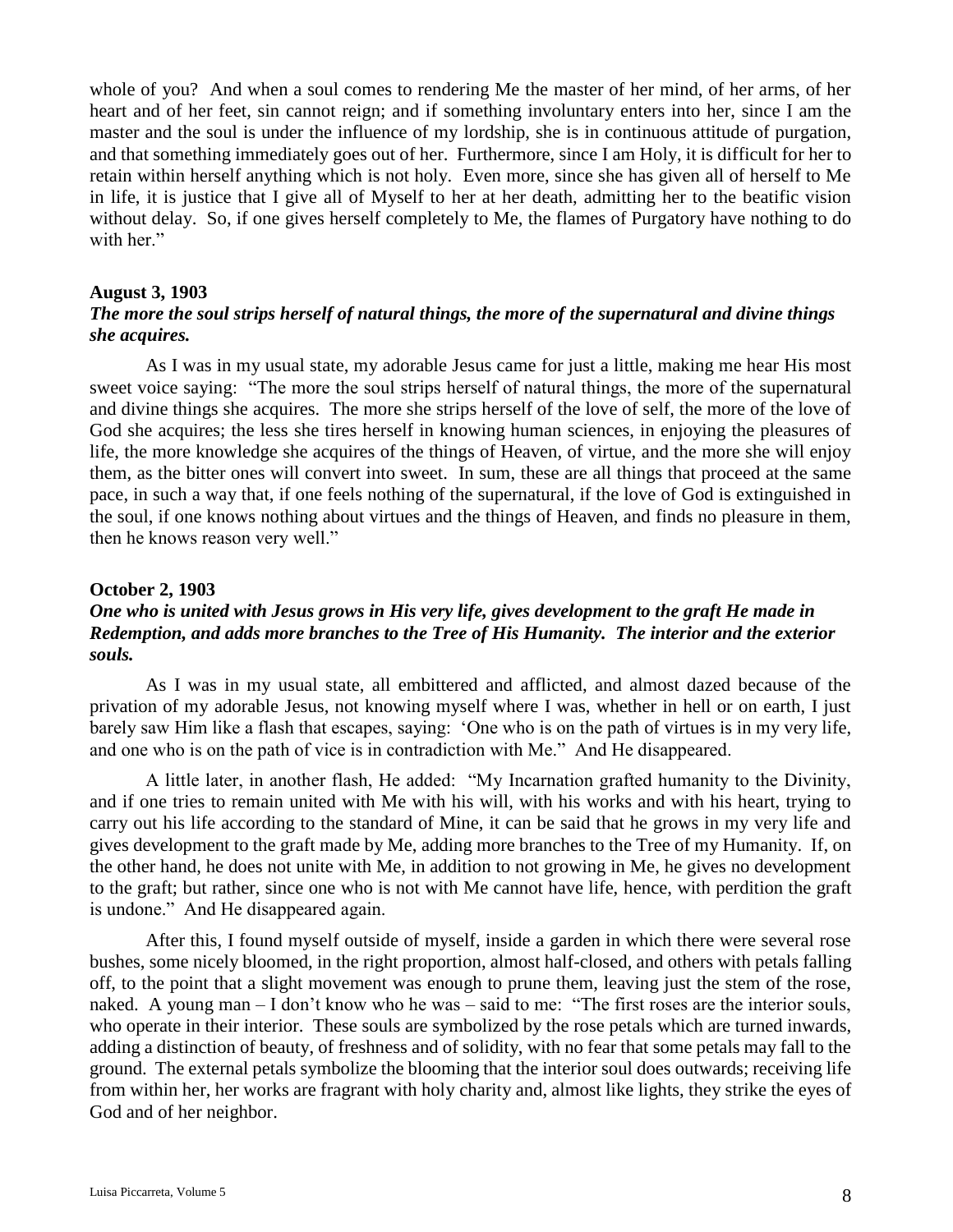The second rose bushes are the exterior souls; the little good that they do is all external and in the sight of everyone. Since there is no interior blooming, there cannot be the aim for God alone and His love alone; and because this is lacking, the petals – that is, the virtues - cannot be well attached. So, as the blowing breath of pride comes, it makes the petals fall off; as the breaths of complacency, of love of self, of esteem of others, of contradictions, of mortification come, they just barely touch the rose, and the petals fall down to the ground. So, poor rose, she remains always naked, without petals, with only thorns left, which prick her conscience." After this, I found myself inside myself.

#### **October 3, 1903**

# *Jesus continues His life in the world, not only in the Most Holy Sacrament, but also in the souls who are in His Grace.*

I was thinking about the Hour of the Passion in which Jesus took leave of His Mother to go to His death, and they blessed each other, and I was offering this Hour to repair for those who do not bless the Lord in everything, but rather, they offend Him, in order to impetrate all those blessings which are necessary for us to preserve ourselves in the grace of God, and to fill the void of the glory of God, as if all creatures were blessing Him. While doing this, I felt Him move in my interior, saying: "My daughter, in the act of blessing my Mother I also intended to bless each creature individually, and all in general, in such a way that everything is blessed by Me: thoughts, words, heartbeats, steps and movements made for Me. Everything – everything has been given value by my blessing. Even more, I tell you that everything good that creatures do, was all done by my Humanity, so that all the works of creatures might first be divinized by Me. Furthermore, my life, real and true, still continues in the world, not only in the Most Holy Sacrament, but in the souls who are in my Grace; and since the capacity of the creature is very limited, and one of them alone is unable to catch everything I did, I act in such a way as to continue my reparation in one soul, praise in another, thanksgiving in another; in some others my zeal for the salvation of souls, in another my sufferings, and so with all the rest. According to how they correspond to Me, I carry out my life within them. Therefore, think of what constraints and pains they put Me into – while I want to operate in them, they do not pay attention to Me." Having said this, He disappeared, and I found myself inside myself.

#### **October 7, 1903**

#### *The victim souls are human angels who must repair, impetrate, protect humanity.*

I had asked the confessor to leave me in the Will of Our Lord, withdrawing the obedience that, whether He wanted it or not, I should continue to remain in this state of victim. At first he did not want it, but then he consented, as long as I would assume the responsibility of answering before Jesus Christ for what could happen in the world; and he said that I should think about it first, and then answer him. I wanted to tell him that I did not want to oppose the Divine Will; only, if the Lord wants it, I want it; if He does not want it, I do not want it – so, why this responsibility? And he: "Think about it first, and tomorrow you will answer.' So, as I was thinking about it in my interior, He told me: "Justice wants it, Love does not."

Then, finding myself in my usual state, I saw Him for just a little, and He told me: "The Angels, whether they obtain something or not, always do their office; they do not withdraw from the work entrusted to them by God, of the custody of souls. Even if they see that, almost in spite of their continuous cares, diligences, industries and assistances, souls are miserably lost, they are always there, at their places. Nor do they give greater or lesser glory to God if they obtain or do not obtain, because their will is always stable in carrying out the work entrusted to them. The victim souls are human angels who must repair, impetrate, protect humanity, and whether they obtain or do not obtain, they must not cease their work, unless they were assured about it from on high."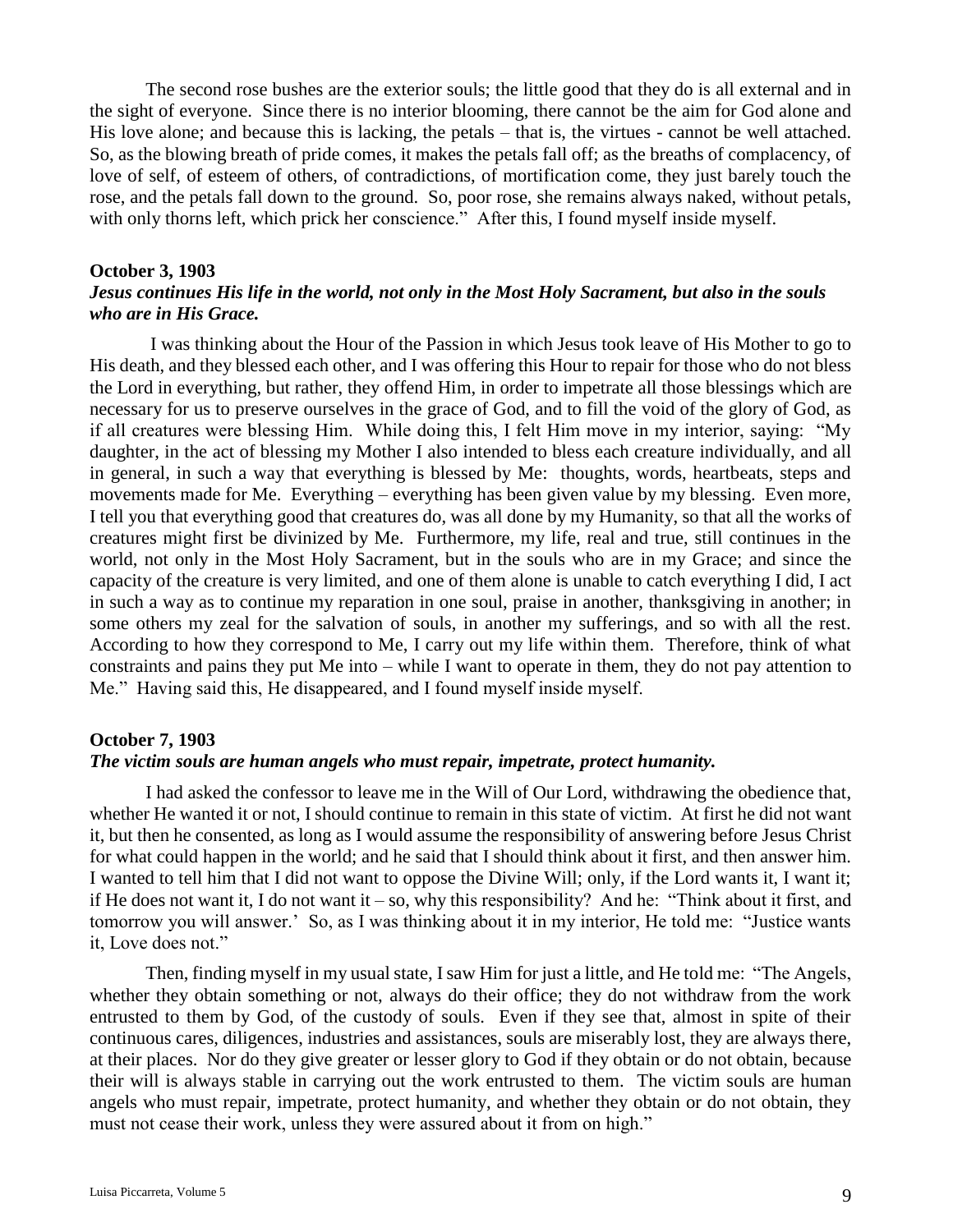# **October 12, 1903** *Meanings of the crowning of thorns.*

This morning I saw my adorable Jesus in my interior, crowned with thorns, and in seeing Him in that state I said to Him: 'My sweet Lord, why did your head envy your scourged body which had suffered so much and had shed so much blood; and as your head did not want to be outdone by your body, which had been honored with the frieze of suffering, You Yourself incited your enemies to crown You with such a painful and tormenting crown of thorns?'

And Jesus: "My daughter, this crowning of thorns contains many meanings, and as much as I may speak, there is always much left to be said. Indeed, the reason why my head wanted to be honored by having, not a general share, but its distinct and special portion of suffering, and its own shedding of blood, almost competing with the body - is almost incomprehensible to the created mind. The reason is that it is the head that unites the whole body and the whole of the soul, in such a way that, without the head, the body is nothing; so much so, that one can live without the other members, but it is impossible to live without the head, because it is the essential part of the whole of man. This is so true, that if the body sins or does good, it is the head that directs it, since the body is nothing other than an instrument. Therefore, since my head was to give back regimen and dominion to men, and earn for them that new heavens of graces and new worlds of truths might enter into the human minds, rejecting the new hells of sins because of which men reach the point of rendering themselves vile slaves of vile passions; wanting to crown the whole human family with glory, with honor and with decorum , I wanted to crown and honor my Humanity first, though with a most painful crown of thorns, symbol of the immortal crown which I was giving back to creatures, taken away by sin.

In addition, the crown of thorns means that there is no glory and honor without thorns; that there can never be dominion over passions and acquisition of virtues without feeling oneself being pricked deep inside one's flesh and spirit, and that true reigning is in the giving of oneself by the pricks of mortification and of sacrifice.

Moreover, these thorns signified that I am the true and only King, and only one who constitutes Me King of her heart enjoys peace and happiness, and I constitute her queen of my own Kingdom. So, all those rivulets of blood which poured out from my head were as many little streams which bound the human intelligence to the knowledge of my sovereignty over them."

But who can say all that I feel in my interior? I don't have the words to express it. Even more, the little I have said, it seems to me that I said it disconnected; and I believe it must be so in speaking about the things of God – as high and sublime as is the way in which one speaks, since He is uncreated and we are created, one cannot speak about God but in stammering.

# **October 16, 1903**

# *The Divine Will is light, and one who does it nourishes himself with light.*

As I was in my usual state, I was feeling all full of sins and of bitterness. Then, He made Himself seen like a flash in my interior, and I saw my adorable Jesus for just a little; however, in His presence, the sins disappeared. Concerned, I said: 'My Lord, how is it that while in your presence I should know my sins better, it happens the opposite?' And He: "My daughter, my presence is sea with no boundaries, and one who is in my presence is like a little drop; whether it is black or white, it dissolves in my sea. So, how can it be recognized any more? Moreover, my divine touch purges everything, and the black ones it turns into white. How can you fear then? Furthermore, my Will is light, and by always doing my Will, you nourish yourself with light, and your mortifications, privations and sufferings convert into nourishment of light for the soul. In fact, the only food which is nourishing and gives true life, is my Will. And don't you know that this continuous nourishing herself with light,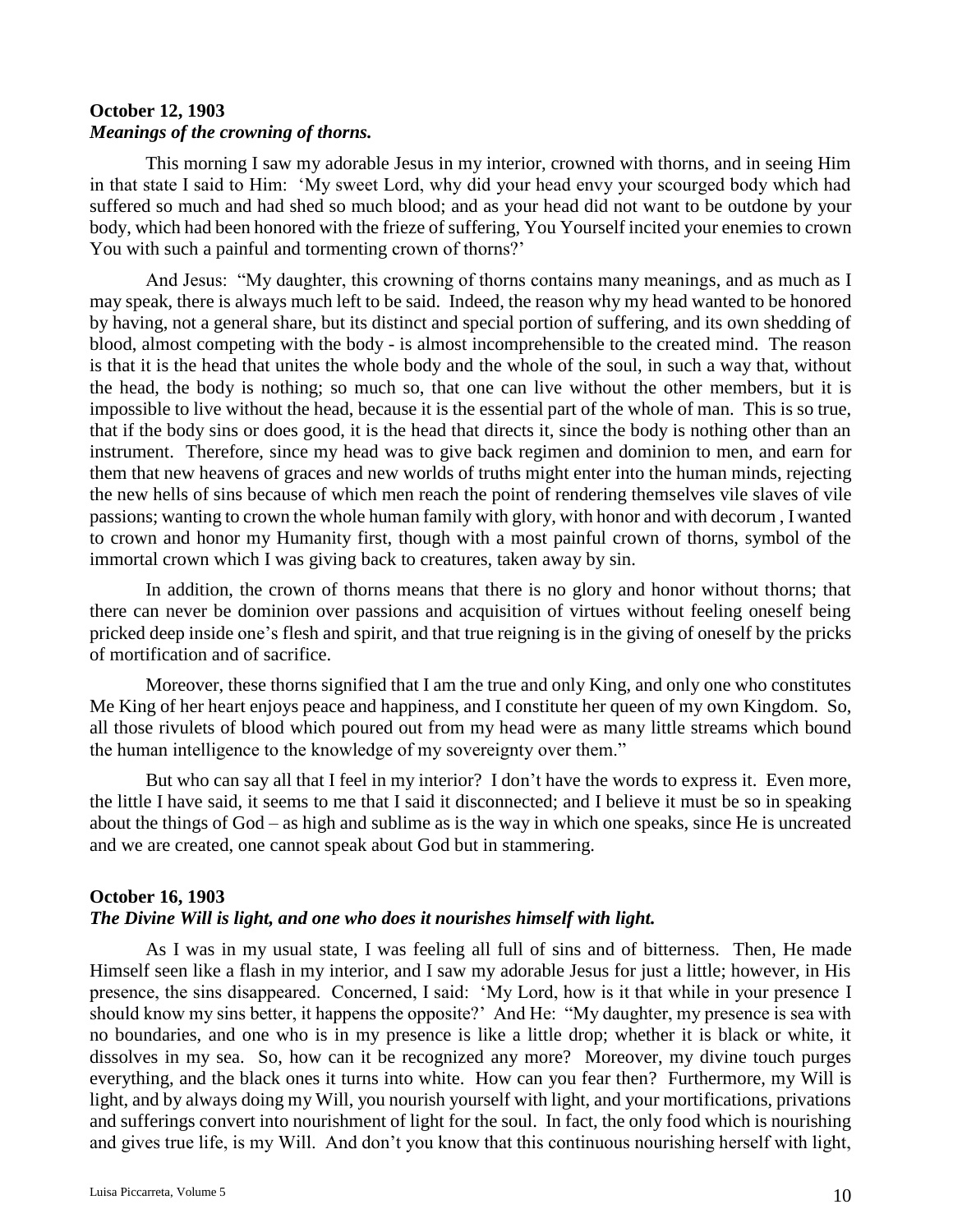even if the soul should contract some defects, purges her continuously?" Having said this, He disappeared.

#### **October 18, 1903**

### *Sin is an act of the human will opposite to the Divine. True love is to live in the will of the beloved.*

Continuing in my usual state, I saw my adorable Jesus for brief instants, and He told me: "My daughter, do you know what forms sin? An act of the human will opposite to the Divine. Imagine two friends who are in opposition; if the issue is light, you would say that their friendship is not perfect and loyal. Be it even in little things, how can they love and yet oppose each other? True love is to live in the will of the other, even at the cost of sacrifice. If then the issue is grave, not only are they not friends, but they are fierce enemies. Such is sin. Opposing the Divine Will is the same as making God one's enemy; be it even in little things, it is always the creature that puts herself in opposition to the Creator."

# **October 24, 1903**

### *An image of the Church.*

As I told the confessor about my concerns that my state may not be Will of God, and that, at least as a test, I wanted to try to make an effort to go out of it and see whether I could manage or not, without raising his usual difficulties, the confessor said: "All right, tomorrow you will try." So I was left as if I had been freed of an enormous weight. Now, after he celebrated Holy Mass and I received Communion, I saw my adorable Jesus in my interior for just a little, His gaze fixed on me, His hands joined, in act of asking for pity and help. At that moment I found myself outside of myself, inside a room in which there was a lady, majestic and venerable, but gravely infirm. She was inside a bed with a headboard so high as to almost touch the vault, and I was forced to stay over this headboard, in the arms of a priest, in order to keep it still and to look at the poor ill one. While in this position, I saw a few religious surrounding the patient and offering their cares, and saying among themselves with intense bitterness: "She is ill, she is ill - it would take nothing more than a little shake." And I was taking care of keeping the headboard of the bed still, for fear that, if the bed moved, she might die.

But seeing that things were dragging on, and almost getting annoyed by that idleness, I said to the one who was holding me: 'For pity's sake, let me get down; I am doing nothing good, nor am I helping anyone – why stay here, so useless? If I get down, at least I can serve her, help her.' And he: "Did you not hear that even a little shake could make her get worse and cause most sad things to happen to her? If you get down, since there is no one to keep the bed still, she may even die." And I: 'But how can it be possible that, by just doing this, such good can come to her? I don't believe it - for pity's sake, let me get down.' So, after I repeated these words several times, he put me down on the floor, and I, by myself, with no one holding me, drew near the ill one, and to my surprise and sorrow I saw that the bed was moving. At those movements, her face went blue, she trembled and emitted a rattle of agony. Those few religious were crying and saying: "There is no more time, she is in the extreme moments now." Then some people who were enemies entered – soldiers and captains – to beat the ill one; but, dying as she was, that lady got up with intrepidness and majesty to be wounded and beaten. On seeing this, I trembled like a reed, and I said to myself: 'I have been the cause of this, I myself have given the push for so much evil to happen.' And I understood that that lady represented the Church, infirm in Her members, with many other meanings which it seems useless to me to explain, because they can be comprehended by reading what I have written.

Then I found myself inside myself, and Jesus told me in my interior: "If I suspend you forever, the enemies will begin to make my Church shed blood." And I: 'Lord, it is not that I do not want to stay – Heavens forbid that I move away from your Will even for the blinking of an eye; only, if You want me to, I will stay, if You don't want me to, I will get out.' And He: "My daughter, as soon as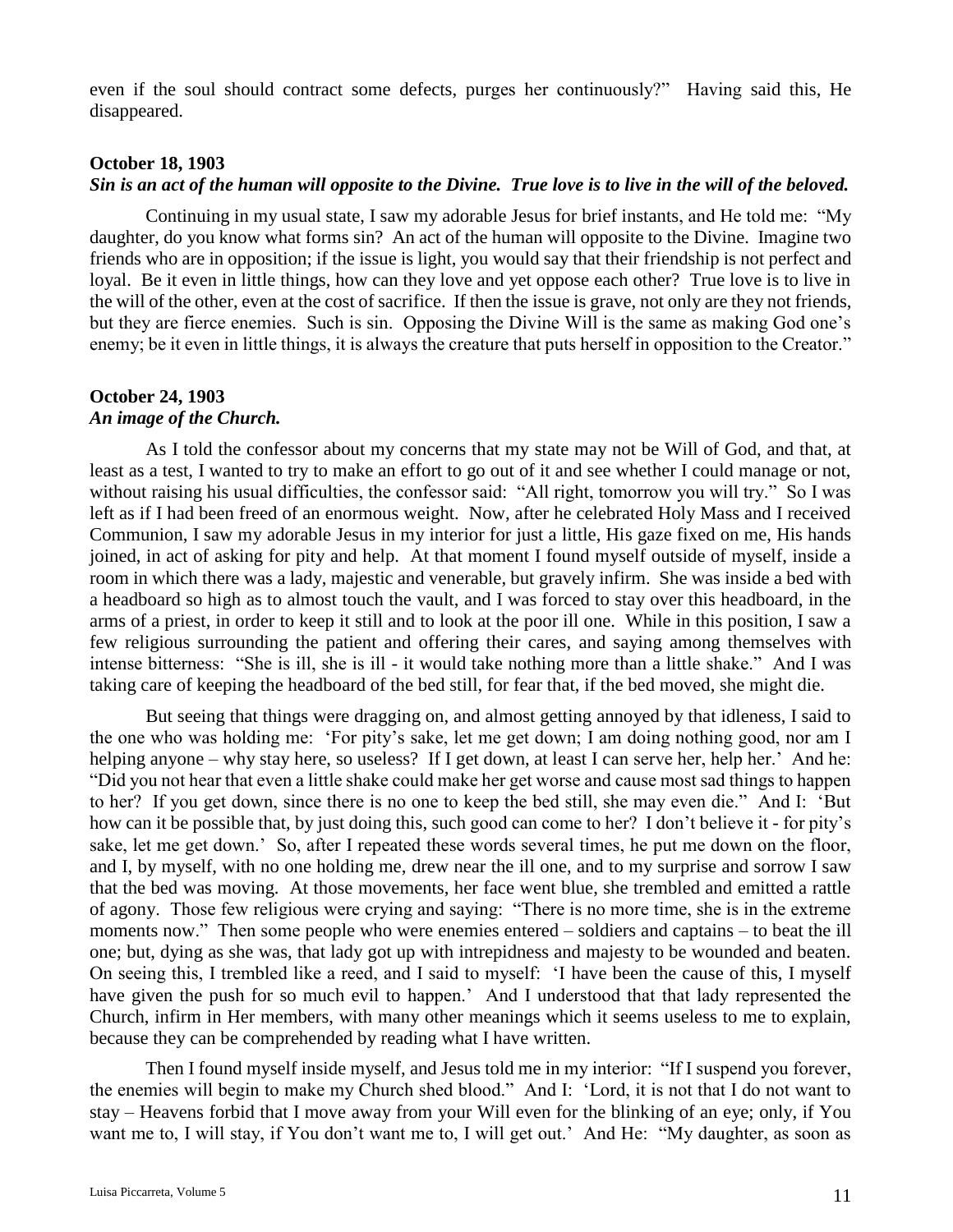the confessor released you by telling you, 'All right, tomorrow you will try', the bond of victim was also released, because only the frieze of obedience is what constitutes the victim, and I would never accept her as such without this frieze, even at the cost of making a miracle of my omnipotence, if necessary, to give light to the one who directs you so that he would give this obedience. I suffered, and suffered voluntarily, but what constituted Me as victim was the obedience to my dear Father, who wanted to adorn all of my works, from the greatest to the littlest, with the honorary frieze of obedience." Then, finding myself inside myself, I felt a fear to try to go out; but then, I snapped out of it saying: 'The one who gave me this obedience should have thought about this; and besides, if the Lord wants me, I am ready.'

# **October 25, 1903** *The soul in Grace enamors God.*

As the hour for my usual state came, I was thinking to myself that if the Lord would not come I should try to make an effort [to go out of it], also to see whether at least I could manage to. At first I could manage, but then my adorable Jesus came and showed me that when I would think of remaining in it, He would draw near me and bind me to Himself, in such I way that I would not be able to go out; when, on the other hand, I would think of going out of it, He would move away and leave me free, in such a way that I could do it. So I could not make up my mind, and I said to myself: 'How I wish I could see the confessor so as to ask him what I should do.' Then, a little later, I saw the confessor together with Our Lord, and immediately I said: 'Tell me, should I stay – yes or no?' While saying this, I saw in the interior of the confessor that he had withdrawn the obedience he had given me the day before, and so I decided to stay, thinking to myself that if it was true that he had withdrawn the obedience, fine; if then it was my fantasy that made me see it while it could be false, when the confessor would come things would be taken care of, and I could try another day. So I calmed down.

Then, continuing to make Himself seen, blessed Jesus told me: "My daughter, the beauty of the soul in Grace is so great as to enamor God Himself. The Angels and the Saints are amazed at seeing this prodigious portent of a soul, still terrestrial, possessed by Grace. At the fragrance of her celestial odor, they run around her, and to their highest pleasure they find in her that same Jesus who beatifies them in Heaven, in such a way that it is indifferent for them to be up in Heaven or down near this soul. But who maintains and preserves this portent, giving new tints of beauty, continuously, to the soul who lives in my Will? Who removes any rust and imperfection from her, and administers to her the knowledge of the object that she possesses? My Will. Who strengthens her, establishes her and confirms her in Grace? My Will. The living in my Will is the whole point of Sanctity, and gives continuous growth in Grace. However, one who one day does my Will, and another her own, will never be confirmed in Grace; she does nothing but grow and then decrease - and how much evil this brings to the soul! Of how much joy she deprives God and herself! She is the image of one who today is rich and tomorrow poor; she will not be confirmed, either in richness or in poverty, therefore one cannot know where she will end up." Having said this, He disappeared. After a little while, the confessor came, and as I told him what I have written, he assured me that he had truly withdrawn the obedience he had given me.

To obey the confessor, I continue to tell the other meanings I comprehended on the  $24<sup>th</sup>$  of this month. So, the lady represented the Church, who is infirm, not in Herself, but in Her members; but even though She is laid low and insulted by enemies, and rendered infirm in Her very members, She never loses Her majesty and venerability. As for the bed She was in, I understood that while the Church seems oppressed, infirm, opposed, yet She rests with a perpetual and eternal rest, and with peace and safety in the paternal bosom of God, like a child on the lap of her mother. I understood that the headboard of the bed that touched the vault was the divine protection that always assists the Church, and that everything She contains has all come from Heaven: Sacraments, doctrine and other things –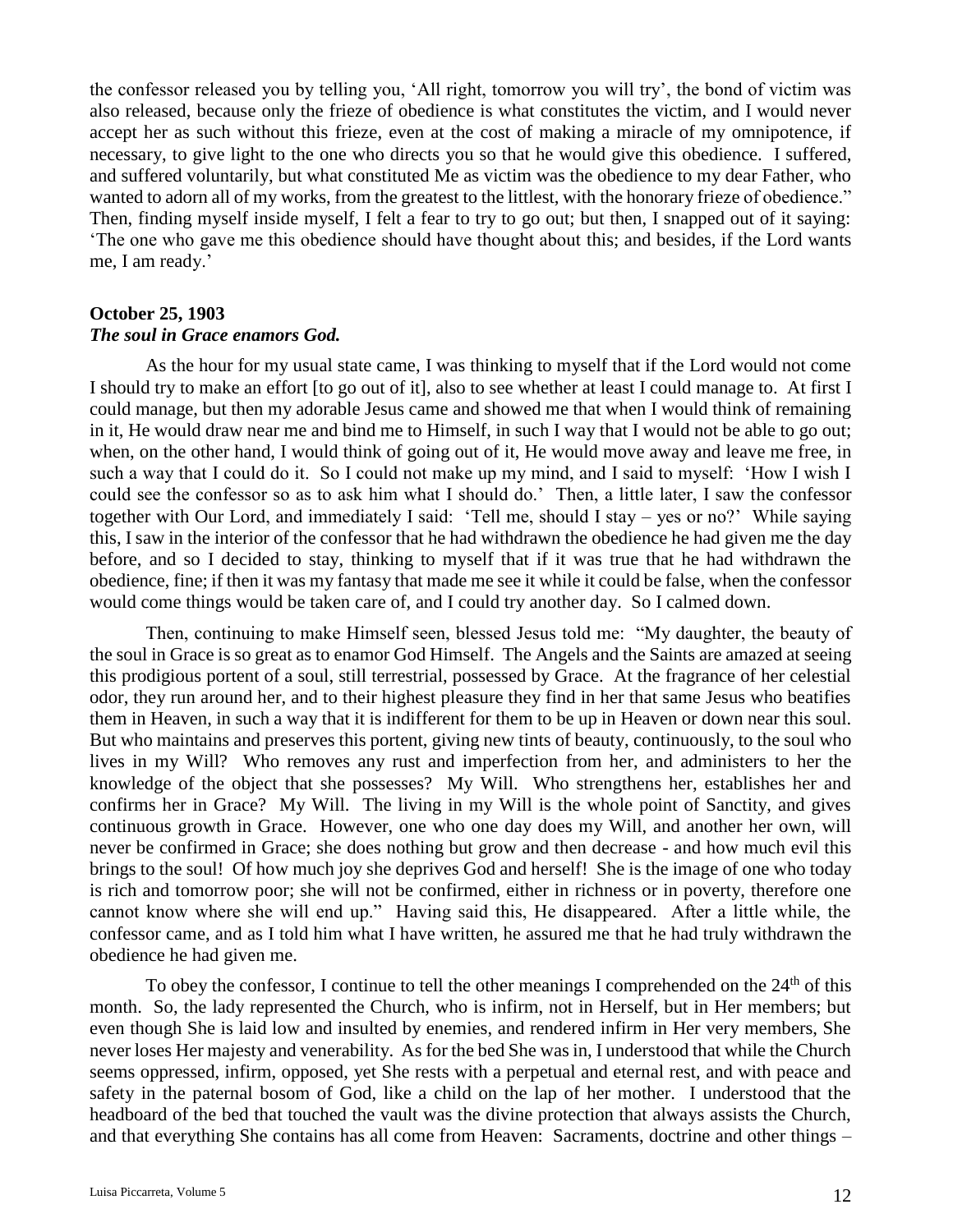everything is celestial, holy and pure, in such a way that between Heaven and the Church there is continuous communication, never interrupted. As for the few religious who offered care and assistance to the lady, I understood that few are those who defend the Church with their whole selves - considering the evils She receives as though given to themselves. The room in which She resided, made of stone, represented the solidity, the firmness, and even the hardness of the Church in surrendering not one of the rights that belong to Her. The dying lady who, with intrepidness and courage, allows herself to be beaten by the enemies, represented the Church which, while She seems to be dying, rises again more intrepid – but how? Through sufferings and shedding of blood – the true spirit of the Church, always ready for mortification, as Jesus Christ was.

### **October 27, 1903**

#### *The divine way of operating is only love for the Father and for men.*

As I was in my usual state, I saw my adorable Jesus for just a little, saying to me: "My daughter, to accept mortifications and sufferings as penance and as chastisement is praiseworthy, it is good, but it has no connection with the divine way of operating. In fact, I did much, I suffered much, but the way I had in all this was only love for the Father and for men. So, it shows immediately whether a creature has the way of operating and suffering in a divine manner - if it is love alone that pushes her to do it and to suffer. If she has other ways, good as they may be, they are always the ways of creatures, and therefore she will find in them the merit that a creature can acquire, not the merit that the Creator can acquire, because there is no union of ways. But if she has my way, the fire of love will destroy any disparity and inequality, and will form one single thing between my work and that of the creature."

# **October 29, 1903** *When the soul has the character of the purpose of Creation impressed within herself, Jesus repays her with part of the celestial happiness.*

This morning my adorable Jesus made Himself seen in my interior as if He had incarnated Himself in my very person; and looking at me, He said: "My daughter, when I see the character of the purpose of my Creation impressed in the soul, feeling satisfied with her because I see, so well accomplished, the work created by Me, I feel a duty - or rather, not a duty", He immediately added, "because in Me there are no duties, but my duty is a more intense love to repay her, advancing for her part of the celestial happiness - that is, manifesting to her intellect the knowledge of the Divinity; attracting her with the food of eternal truths; amusing her sight with my beauty, making the sweetness of my voice resound to her hearing; to her mouth, my kisses; to her heart, my embraces and all my tendernesses. And this corresponds to the purpose for which I created her, which is: to know Me, to love Me, to serve Me." And He disappeared.

So, finding myself outside of myself, I saw the confessor and I told him what blessed Jesus had told me. I asked him whether it was according to the truth, and he said to me: "Yes." Not only this, but he added that the divine speaking could be recognized well, because when God speaks and the soul relates it, one who listens not only sees the truths of the words, but feels an emotion in his interior, which only the Divine Spirit possesses.

### **October 30, 1903** *Teachings about peace.*

This morning, since my adorable Jesus was not coming, I was thinking in my interior: 'Who knows whether it is true that it was our Lord who was coming, or rather, it was the enemy to deceive me. How could Jesus Christ leave me in such an ugly way, without pity?' Now, while I was thinking of this, He made Himself seen for a few instants, and raising His right hand, pressing His thumb on my